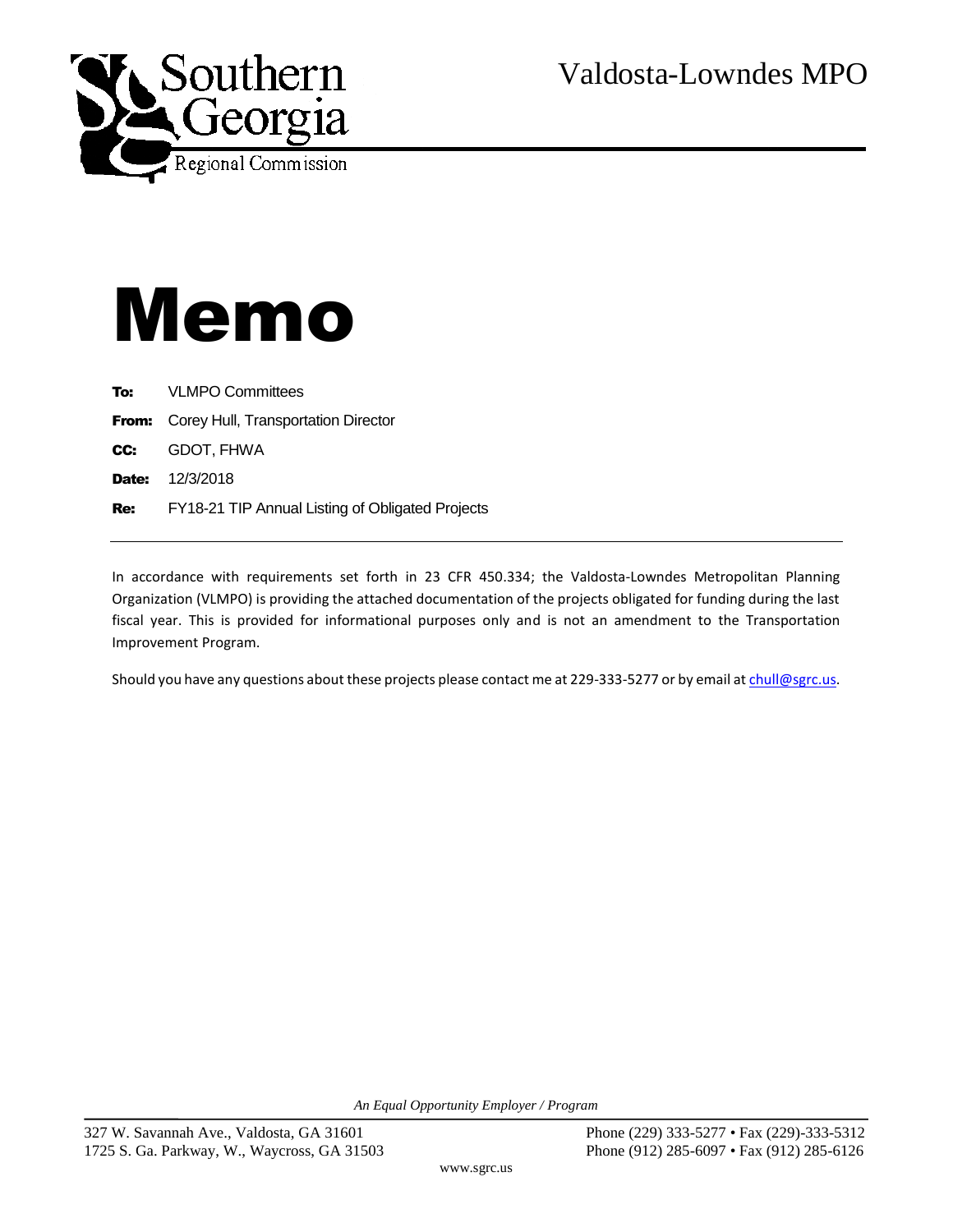# **MPO Authorized Projects - Valdosta**

Time run: 11/29/2018 2:26:05 PM

| × |
|---|
|---|

| <b>PROJ</b> | <b>PROJ</b><br>NO. | <b>TIP</b><br>NO. | <b>DESCRIPTION</b>                             | <b>Phase</b><br>Code | Program<br>Year | <b>Total</b><br><b>Funding by</b><br>CD |
|-------------|--------------------|-------------------|------------------------------------------------|----------------------|-----------------|-----------------------------------------|
| T006141     |                    |                   | FY 2018-BROOKS COUNTY-                         | 111A2                | 2018            | \$136,406.76                            |
|             |                    |                   | SEC 5311-CAPITAL AND<br><b>OPERATIONS</b>      | 114A3                | 2018            | \$14,000.00                             |
|             |                    |                   |                                                | 300A1                | 2018            | \$281,288.00                            |
| T006232     |                    |                   | FY 2019-BROOKS COUNTY-                         | <b>SCAP</b>          | 2019            | \$3,200.00                              |
|             |                    |                   | SEC.5311-CAPITAL AND<br><b>OPERATIONS</b>      | <b>TOPR</b>          | 2019            | \$281.288.00                            |
| T006649     |                    |                   | <b>QUITMAN - AIRPORT</b><br>LAYOUT PLAN UPDATE | <b>AVIA</b>          | 2018            | \$134.935.00                            |

## **Crisp**

| <b>PROJ</b> | NO. | NO. | <b>PROJ TIP DESCRIPTION</b>                                        | Code Year   | <b>Phase Program Total</b> | <b>Funding by</b><br>CD |
|-------------|-----|-----|--------------------------------------------------------------------|-------------|----------------------------|-------------------------|
| M005388     |     |     | I-75 @ 11 LOCS<br>IN DISTRICT 4 -<br><b>BRIDGE</b><br>PRESERVATION | <b>MCST</b> |                            | 2017   \$1,270,339.32   |

#### **Lowndes**

| <b>PROJ</b> | PROJ NO.           | <b>TIP</b><br>NO. | <b>DESCRIPTION</b>                                                                       | <b>Phase</b><br>Code | Program<br>Year | <b>Total Funding</b><br>by CD |
|-------------|--------------------|-------------------|------------------------------------------------------------------------------------------|----------------------|-----------------|-------------------------------|
| 0000762     | NHS00-0000-00(762) | G015              | 1-75 FM N OF SR 133 TO<br>COOK COUNTY LINE -<br>PHASE II                                 | <b>CST</b>           | 2017            | \$52,277,810.65               |
| 0007386     | CSNHS-0007-00(386) | G014              | 1-75 @ CR 274/LAKE PARK-<br><b>BELLVILLE ROAD - PHASE II</b>                             | <b>ROW</b>           | 2017            | \$13,250,000.00               |
| 0010297     |                    | G016              | 1-75 @ SR 31 - PHASE II - TIA                                                            | <b>ROW</b>           | 2017            | \$12,300,000.00               |
| 0010592     |                    |                   | <b>EAST MAIN FM COLLEGE</b><br>TO HAGAN & HAGAN FM<br><b>EAST MAIN TO GRACE</b>          | <b>CST</b>           | 2018            | \$328,125.00                  |
| 0010593     |                    |                   | SR 7 ALT FROM CS<br>795/MAGNOLIA STREET TO<br>CS 720/GORDON STREET                       | <b>CST</b>           | 2019            | \$360,728.00                  |
| 0012846     |                    |                   | SR 7BU; SR 7SB; SR 38 &                                                                  | <b>CST</b>           | 2018            | \$2,106,323.74                |
|             |                    |                   | SR 38WE @ 15 LOCS -<br><b>SIGNAL UPGRADES</b>                                            | <b>ROW</b>           | 2017            | \$490,000,00                  |
| 0013987     |                    | L019              | CR 274/CS 1078/LAKE PARK<br>BELLVILLE ROAD FROM SR<br>7 TO I-75                          | <b>PE</b>            | 2017            | \$1,547,975.00                |
| 0014114     |                    |                   | PL VALDOSTA - FY 2017                                                                    | <b>PLN</b>           | 2017            | \$13,014.71                   |
| 0014485     |                    | G040              | SR 31 FROM SR                                                                            | <b>PE</b>            | 2018            | \$200,928.00                  |
|             |                    |                   | 7/LOWNDES TO SR<br>135/LANIER                                                            | <b>SCP</b>           | 2017            | \$86,112.00                   |
| 0015122     |                    |                   | CR 126/GOOD HOPE ROAD<br>@ CSX #637448H                                                  | <b>CST</b>           | 2017            | \$216,038.00                  |
| 0015123     |                    |                   | CR 28/OLD NAYLOR ROAD<br>@ CSX #637451R                                                  | <b>CST</b>           | 2017            | \$216,411.00                  |
| 0015185     |                    |                   | OFF-SYSTEM SAFETY<br><b>IMPROVEMENTS @ 28</b><br><b>LOCS IN LOWNDES</b><br><b>COUNTY</b> | <b>CST</b>           | 2017            | \$12,807.80                   |
| 0015379     |                    |                   | <b>VALDOSTA MPO TRAFFIC</b><br><b>SIGNAL OPTIMIZATION</b><br>STUDY FY 2017               | <b>PLN</b>           | 2017            | \$89,349.25                   |
| 0015445     |                    |                   | SR 7 BU FROM CS<br><b>188/NORTH OAK STREET</b><br>TO SR 7 ALT                            | <b>PE</b>            | 2017            | \$750,000.00                  |
| 0015470     |                    |                   | PL VALDOSTA - FY 2018                                                                    | <b>PLN</b>           | 2018            | \$85,604.97                   |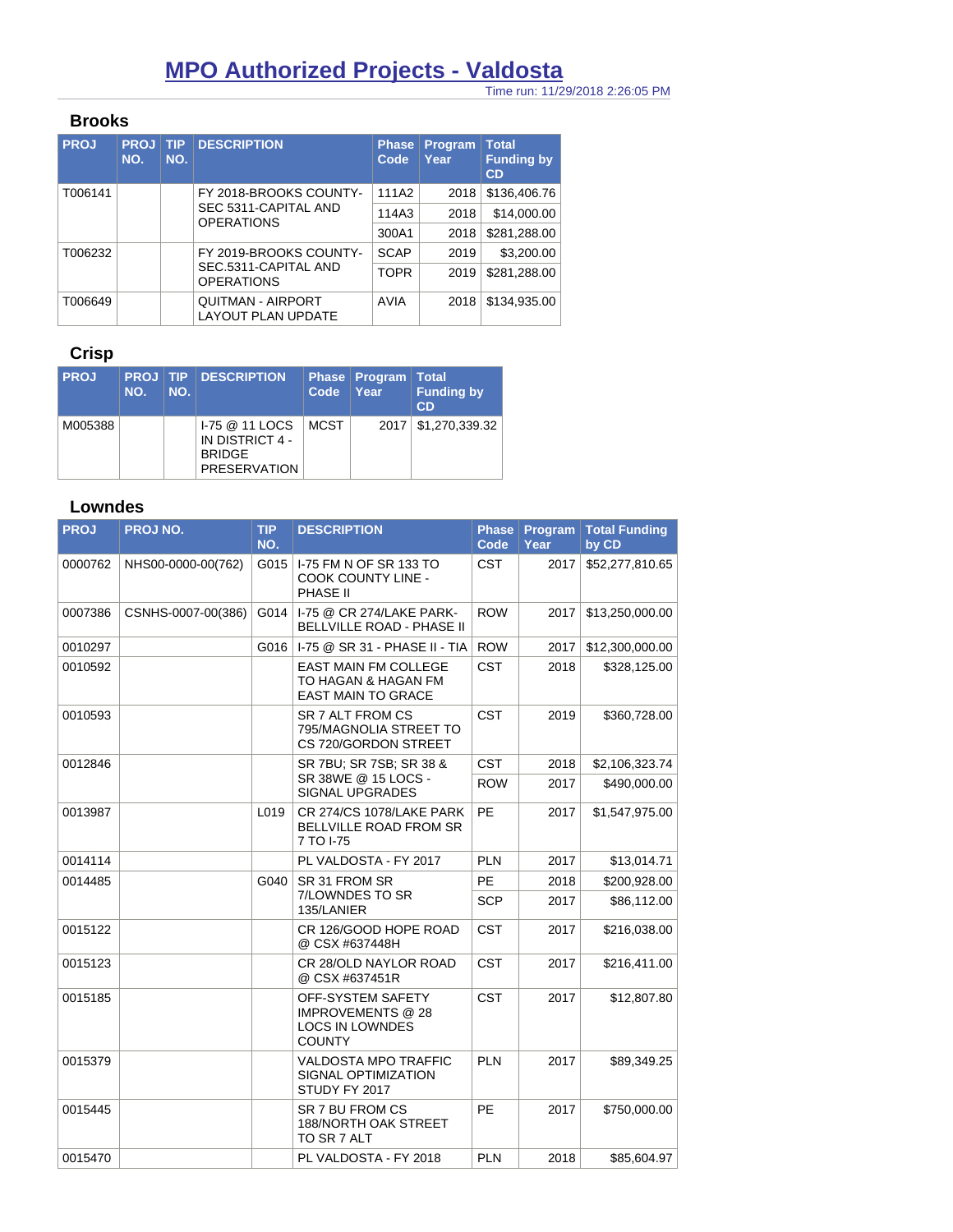| <b>PROJ</b> | PROJ NO. | <b>TIP</b><br>NO. | <b>DESCRIPTION</b>                                                                 | <b>Phase</b><br>Code | Program<br>Year | <b>Total Funding</b><br>by CD |
|-------------|----------|-------------------|------------------------------------------------------------------------------------|----------------------|-----------------|-------------------------------|
| 0015614     |          | L022              | CR 136/OLD QUITMAN                                                                 | <b>PE</b>            | 2019            | \$500,000.00                  |
|             |          |                   | ROAD @ CSX #637487Y 6 MI<br>W OF VALDOSTA                                          | <b>ROW</b>           | 2019            | \$70,000.00                   |
| 0015851     |          |                   | VALDOSTA MPO TRANSP.<br><b>DEMAND MODEL</b><br>DEVELOPMENT FY 2018                 | <b>PLN</b>           | 2018            | \$20,000.00                   |
| 0016088     |          |                   | VALDOSTA MPO REGIONAL<br>ROADWAY CONNECTIVITY<br><b>STUDY - FY 2019</b>            | <b>PLN</b>           | 2019            | \$84,000.00                   |
| M004801     |          |                   | <b>SR 7 FROM FLORIDA STATE</b><br>LINE TO NSR                                      | <b>MCST</b>          | 2017            | \$701,578.74                  |
| M004806     |          |                   | 1-75 FM 0.98 MI S OF SR 133<br>TO 0.10 MI S OF COOK<br><b>COUNTY LINE</b>          | <b>MCST</b>          | 2017            | \$11,255,364.80               |
| M004982     |          |                   | SR 125 FM N OF CR<br>176/HIGHTOWER<br>RD/LOWNDES TO SR<br>11/BERRIEN               | <b>MCST</b>          | 2017            | \$388,207.82                  |
| M005013     |          |                   | SR 7BU FROM SR 7 TO SR 7                                                           | <b>MCST</b>          | 2017            | \$3,690,898.87                |
| M005019     |          |                   | SR 38 FM CS 1005/FOREST<br>STREET TO E OF<br><b>VALDOSTA CITY LIMITS</b>           | <b>MCST</b>          | 2018            | \$636,170.36                  |
| M005036     |          |                   | SR 38 WE FROM SR 38 TO<br>SR 38                                                    | <b>MCST</b>          | 2018            | \$267,629.69                  |
| M005100     |          |                   | SR 7SB FROM SR 7BU TO<br>SR 7BU                                                    | <b>MCST</b>          | 2017            | \$188,409.77                  |
| M005854     |          |                   | I-75 @ CR 783/LOCH                                                                 | <b>MCST</b>          | 2018            | \$286,165.87                  |
|             |          |                   | LAUREL ROAD - BRIDGE<br><b>REHAB</b>                                               | <b>MPE</b>           | 2018            | \$25,000.00                   |
| S014794     |          |                   | EEE LMIG CS1428/E.PARK<br><b>AVE NEWBERN</b><br>MS&SCINTILLA SCH ACC<br><b>IMP</b> | <b>PR</b>            | 2017            | \$500,000.00                  |
| S014966     |          |                   | EXT SB LTL SR7/US41/N.<br>VALDOSTA RD@OLD<br>US41/FOXBOROUGH AVE                   | <b>TSA</b>           | 2018            | \$134,954.43                  |
| S014983     |          |                   | TRAFFIC SIGNAL SR<br>125/BEMISS RD@CR<br>138/FOREST RD EXT                         | <b>TSA</b>           | 2018            | \$176,096.93                  |
| S015064     |          |                   | LT TURN LN SR<br>31/MADISON HWY@CR<br>961/WHITE WATER RD                           | <b>TSA</b>           | 2018            | \$143,244.79                  |
| T005140     |          |                   | FY 2018-VALDOSTA MPO-<br>SEC.5303-PLANNING                                         | 442A1                | 2018            | \$18,482.40                   |
| T005998     |          |                   | FY 2019-VALDOSTA MPO-<br>SEC.5303-PLANNING                                         | 442A1                | 2019            | \$18,885.00                   |
| T006178     |          |                   | FY 2018-LOWNDES                                                                    | 111A2                | 2018            | \$45,468.92                   |
|             |          |                   | COUNTY-SEC.5311-CAPITAL                                                            | 114A3                | 2018            | \$28,000.00                   |
|             |          |                   | AND OPERATIONS                                                                     | 300A1                | 2018            | \$368,714.00                  |
| T006269     |          |                   | FY 2019-LOWNDES                                                                    | 114A3                | 2019            | \$3,200.00                    |
|             |          |                   | COUNTY-SEC.5311-CAPITAL<br>AND OPERATIONS                                          | 300A1                | 2019            | \$368,714.00                  |
| T006663     |          |                   | VALDOSTA - PSSNGR<br><b>BOARDING BRDG: WHIMP</b><br>DRG IMP; POSN MKGS             | AVIA                 | 2018            | \$1,663,043.45                |
| T006804     |          |                   | VALDOSTA ? DSG TWY M<br>REHAB AND N R TL SYS<br><b>IMPROV; RW 17-35</b>            | AVIA                 | 2019            | \$26,560.00                   |

### **Ware**

| <b>PROJ</b> | NO. | I NO. | <b>PROJ TIP DESCRIPTION</b> | Code Year | Phase Program Total | <b>Funding</b><br>by CD |
|-------------|-----|-------|-----------------------------|-----------|---------------------|-------------------------|
| T006059     |     |       | FY 2018-SOUTHERN            | 441A2     |                     | 2018   \$8,485.44       |